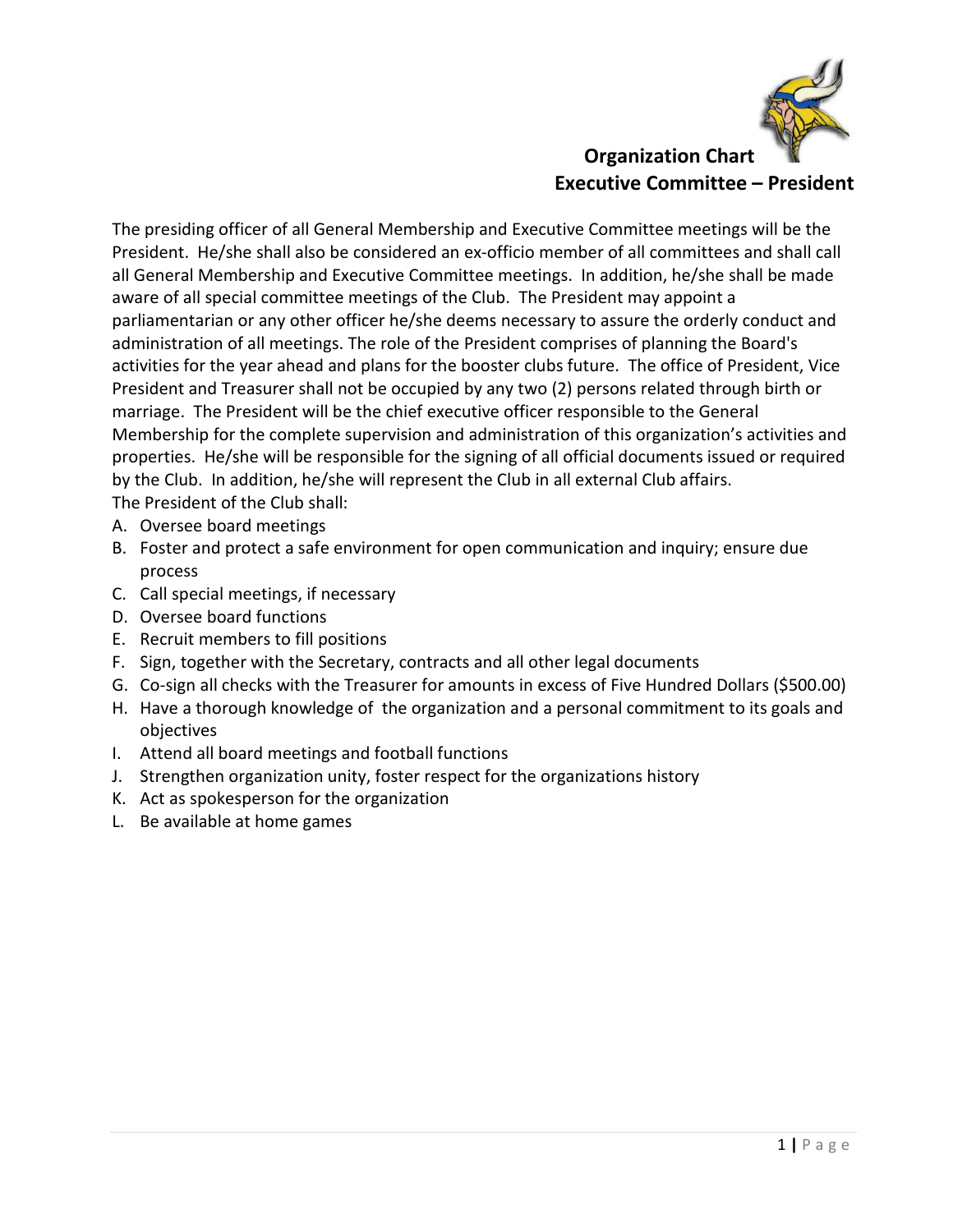

## **Executive Committee – Vice President**

The Vice President shall act as an aide to the President and shall perform the duties of the President in the event of absence or inability of the officer to serve. He/she will also assist the President in the performance of his/her duties by supervising various committees, review treasurer's records on three (3) month basis. In addition, he/she will represent the Club in all external Club affairs in absence of the President. In the event of a vacancy in the office of the President between elections, the Vice President shall become President for the unexpired term. The office of President, Vice President and Treasurer shall not be occupied by any two (2) persons related through birth or marriage.

The Vice President of the Club shall:

- A. Carry out special assignments, as requested by the board president
	- $\rightarrow$  Display game day action photos in the locker room
- B. Understand the responsibilities of the board president and be able to perform these duties in the president's absence
- C. Participate as a vital member of the board leadership team
- D. Oversee Board functions
- E. Work closely with the PR/Fundraising Director
- F. Recruit members to fill positions
- G. Have a thorough knowledge of the organization and a personal commitment to its goals and objectives
- H. Attend all board meetings and football functions
- I. Strengthen organization unity, foster respect for the organizations history
- J. Act as spokesperson for the organization
- K. Oversee Scholarship selection committee
- L. Coordination of all Legacy Scholarship applications, grading and awarding of scholarships
- M. Oversee Team Directors
- N. Be available at home games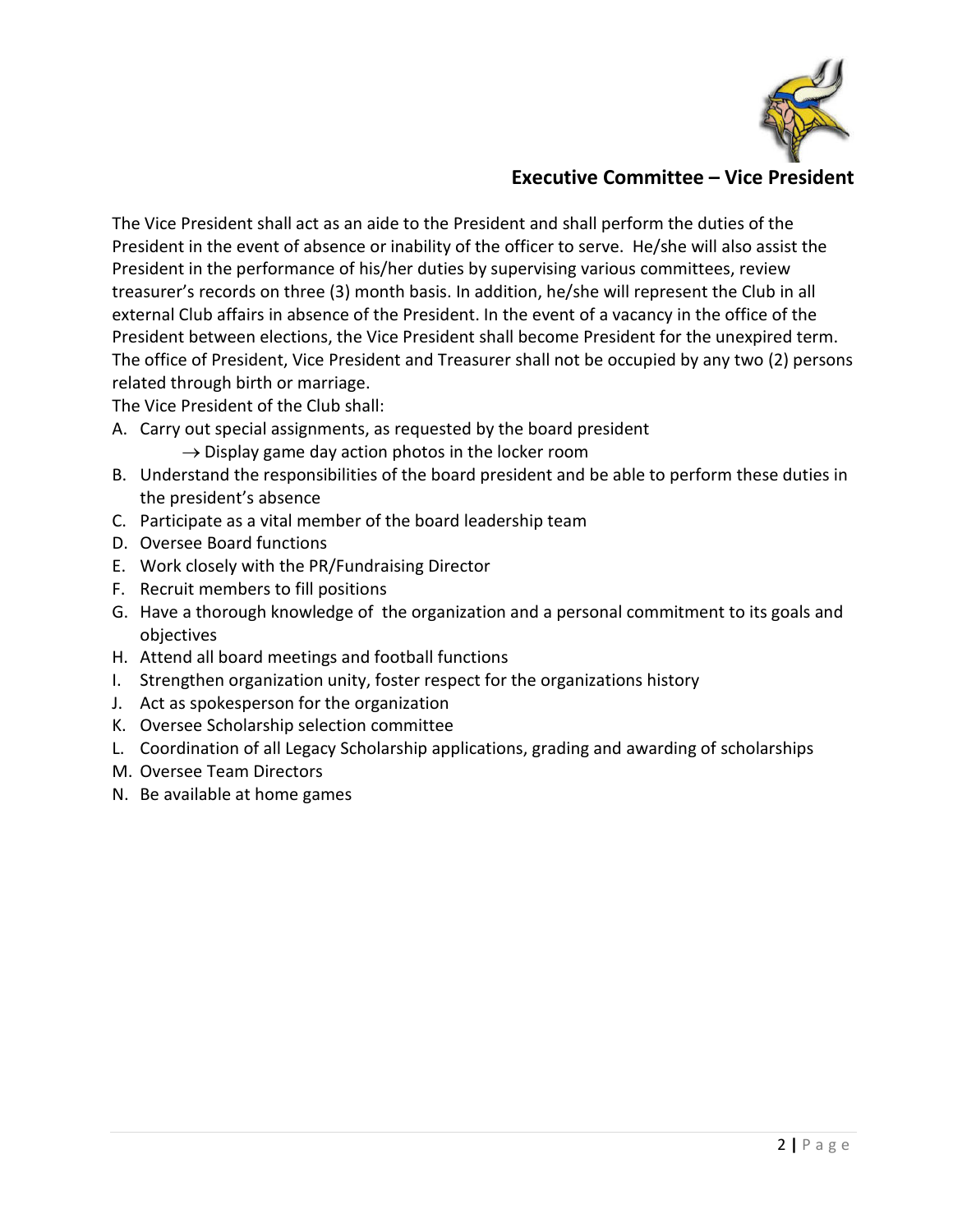

# **Executive Committee – Secretary**

The minutes of the General Membership meeting shall be prepared by the Secretary. They shall be approved by the General Membership at the following session.

The Secretary of the Club shall:

- A. Maintain all official board records and ensure their accuracy and to provide for the maintenance of the archives of the Club for a period of seven (7) years
- B. Sign, together with the President, contracts and all other legal documents
- C. Give notice of all meetings as required by the By-Laws
- D. Co-sign all checks in the event of absence of the President for amounts in excess of Five Hundred Dollars (\$500.00)
- E. Work closely with the Registrar
- F. Maintain email contact list
- G. Provide monthly newsletters
- H. Maintain website or oversee maintenance
- I. Have a thorough knowledge of the organization and a personal commitment to its goals and objectives
- J. Attend all board meetings and football functions
- K. Strengthen organization unity, foster respect for the organizations history
- L. Act as spokesperson for the organization
- M. Be available at home games

Requirements

Keeper of all original documents used by all committees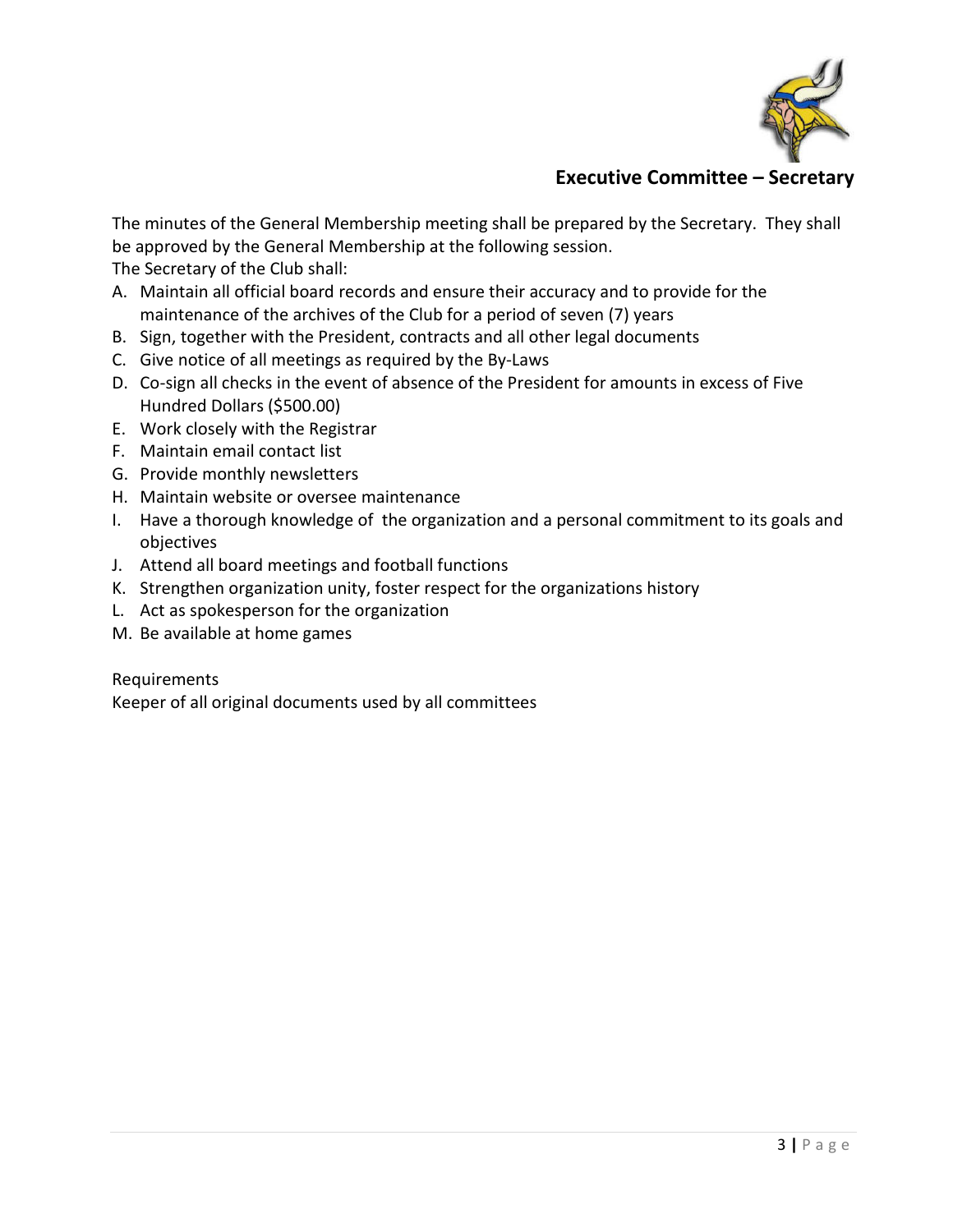

## **Executive Committee – Treasurer**

All financial records including tax filings, invoices, receipts and evidence of disbursements shall be preserved by the Treasurer for a period of seven (7) years. The office of President, Vice President and Treasurer shall not be occupied by any two (2) persons related through birth or marriage. The Treasurer shall:

- A. Be entrusted with safekeeping all of the Club's funds, negotiable instruments and any other instruments of value
- B. Keep an accounting of all funds, disbursements and property
- C. Make available to the auditors or the Executive Committee upon request, all records in his/her custody
- D. Give a complete financial report at each General Membership and Executive Committee meeting and account for all assets under his/her control
- E. Sign all checks
- F. Complete all tax filings yearly and any other financial forms on behalf of the Club
- G. Be bonded in an amount to be determined by the Executive Committee
- H. Understand financial accounting for nonprofit organizations
- I. Ensure that appropriate financial reports are made available to the board on a timely basis
- J. Assist the president and vice president in preparing the annual budget and presenting the budget to the board for approval
- K. Game day monies distributed to concessions, spirit wear and 50/50.
- L. Collections of game day receipts
- M. Have a thorough knowledge of the organization and a personal commitment to its goals and objectives
- N. Work closely with the General Manager
- O. Attend all board meetings and football functions
- P. Strengthen organization unity, foster respect for the organizations history
- Q. Act as spokesperson for the organization
- R. Be available at home games

Requirements DECEMBER/JANUARY BUDGET Prepare annual budget to be approved at the January Meeting

#### APRIL/MAY

CONCESSIONS:

- Purchase of yearly concession license for both home and visitor side, done in April/May. Coordinate with General Manager
- License must be displayed at both home and visitors side
- Cost of license is distributed between all team that use the concession stands.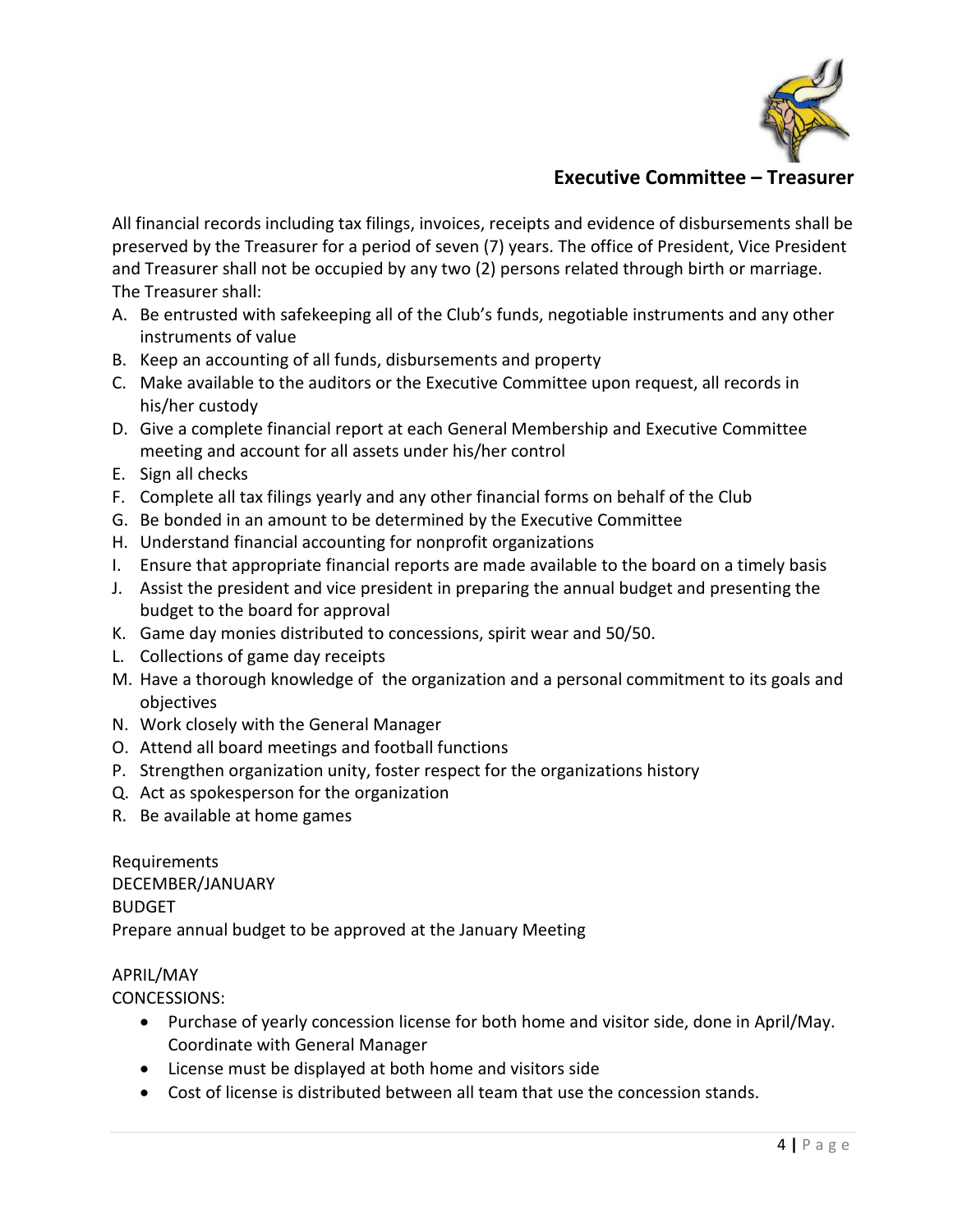

- o Send invoice to the following teams to defray the cost for the Home concessions only
	- Boys Soccer (fall season)
	- **Girls Soccer (spring season)**
	- **Lacrosse (spring season)**
	- Boys/Girls Track/Field (fall season)
- A percentage (20%) of home side varsity concession is paid out to the classes. This amount is after cost of products is deducted
- Give check to the lunch program for rental of a warmer for Varsity home games

#### SEPTEMBER

### STATE OF MICHIGAN ANNUAL REPORT

- Complete and submit yearly to the State of Michigan an Annual Report by October 1
- State ID **787592**
- Website: [http://www.michigan.gov/dleg/0,1607,7-154-35299\\_35413\\_40269---,00.html](http://www.michigan.gov/dleg/0,1607,7-154-35299_35413_40269---,00.html)
- Complete online a[t https://www6.dleg.state.mi.us/corpsfilings/](https://www6.dleg.state.mi.us/corpsfilings/)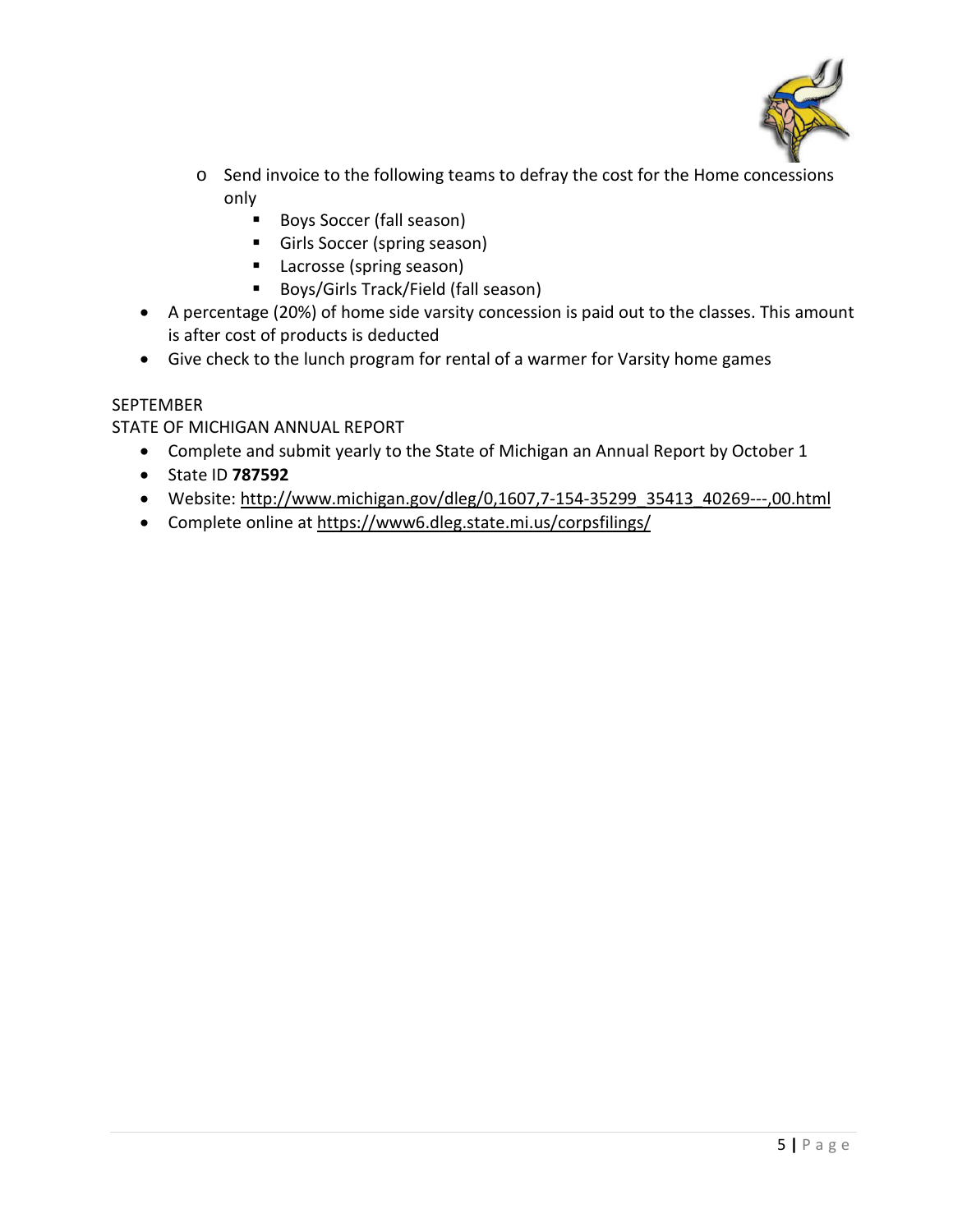

# **Executive Committee – Registrar**

Oversee the registration process for all players and maintain rosters for each team. The Registrar of the Club shall:

- A. Oversee registration night, setup and clean up
- B. Oversee registration process for all players
- C. Obtain all necessary paperwork from players
- D. Create /maintain all original registration documents
- E. Create/maintain all registration files for booster club and coaches
- F. Distribute special forms during season for committees
- G. Work closely with Secretary and Treasurer to ensure all player fees and documents are up to date
- H. Recruit/Oversee committee chairpersons
	- $\rightarrow$  Team Captains Liaison between Executive Board and parents
		- Varsity Jr Varsity Freshman
	- $\rightarrow$  Banquet Plan and communicate banquet information
		- Varsity Jr Varsity Freshmen
- I. Have a thorough knowledge of the organization and a personal commitment to its goals and objectives
- J. Attend all board meetings and football functions
- K. Strengthen organization unity, foster respect for the organizations history
- L. Act as spokesperson for the organization
- M. Be available at home games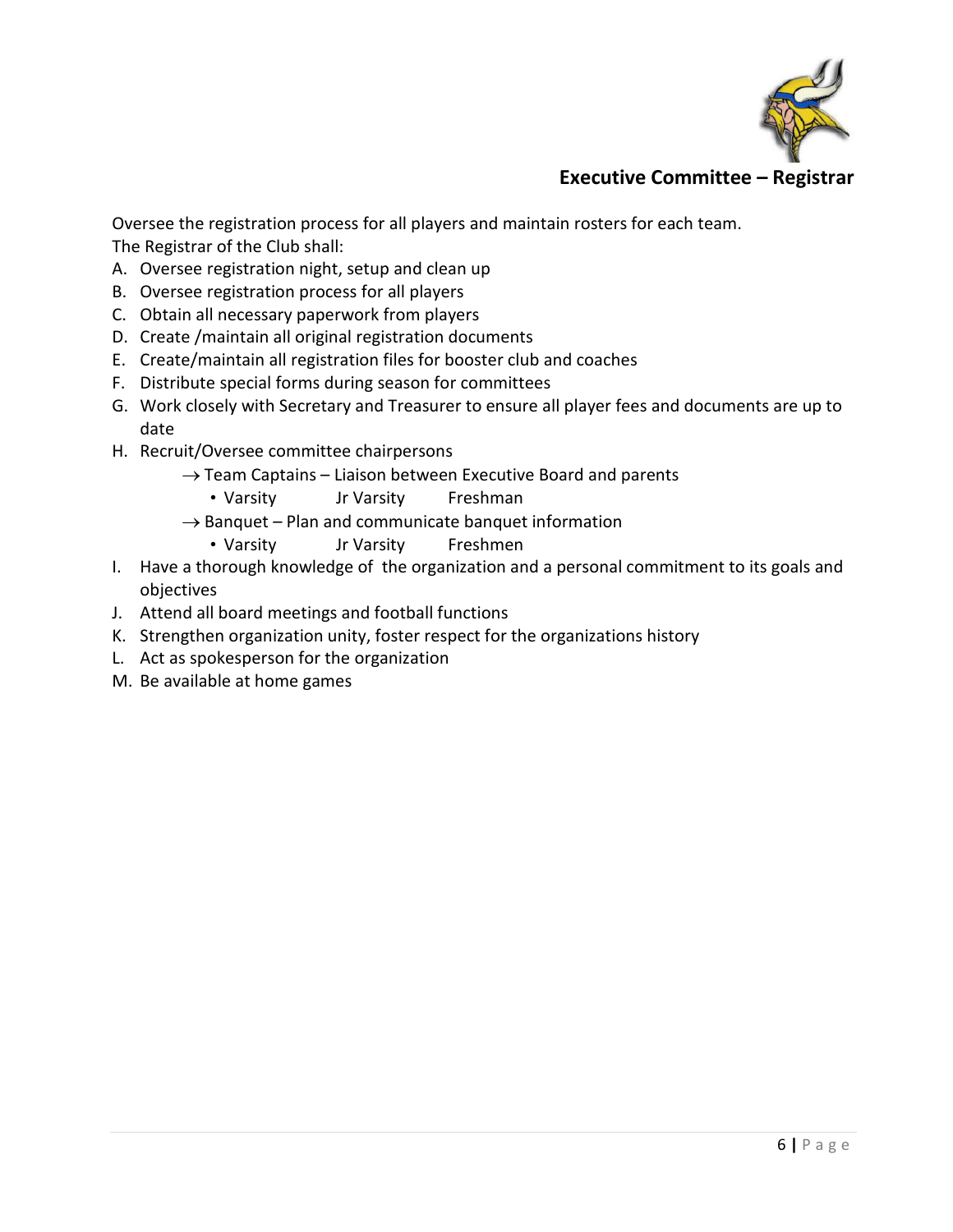

# **Executive Committee – General Manager**

Oversee the general game day activities and directors. In the event of a vacancy of the President and Vice President between elections, the General Manager shall assume the office of President. The General Manager of the Club shall:

- A. Oversee all general committee activities
- B. Recruit committee chairpersons for general management of: 50/50; Concessions; Field Operations; Midnight Practice; Spirit Wear; Viking Football 101 and Viking Invasion
- C. Oversee volunteer duty signup sheets
- D. Work closely with the all Board Members and Team Captains to ensure all families participate in 3 volunteer duties
- E. Oversee any other general committee to be created as needed
- F. Work closely with the President, Vice President, Registrar and Team Captains
- G. Have a thorough knowledge of the organization and a personal commitment to its goals and objectives
- H. Attend all board meetings and football functions
- I. Strengthen organization unity, foster respect for the organizations history
- J. Act as spokesperson for the organization
- K. Be available at home games

#### Requirements

**CONCESSIONS** 

- Purchase of yearly concession license for both home and visitor side, done in April/May. Coordinate thru treasurer (see Treasurer section for more detail)
- License must be displayed at both home and visitors side
- Verify that a person from the football family has a safety serve certificate and a copy is displayed on the wall at both home and visitor side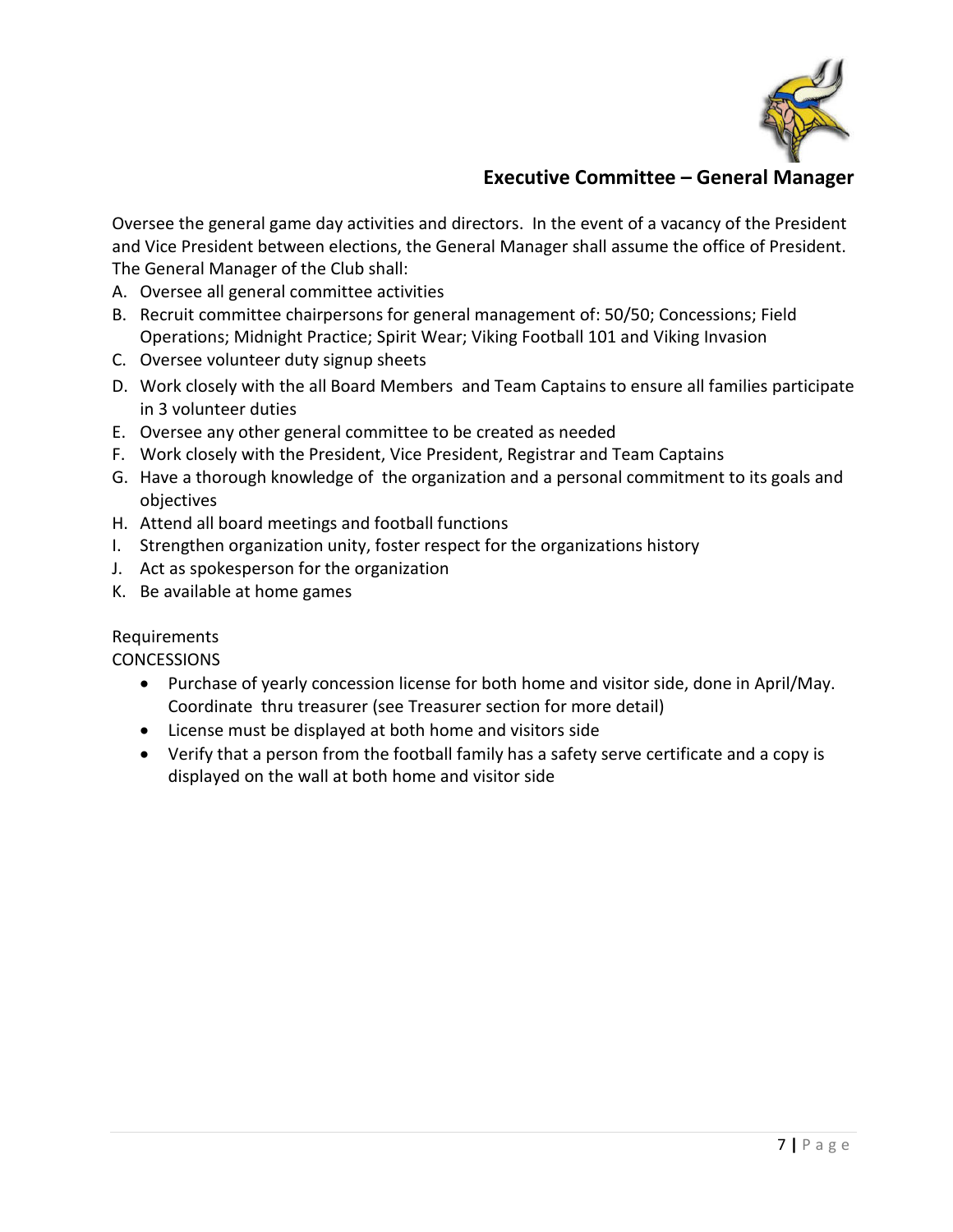

# **Executive Committee – Public Relations/Fundraising**

Oversee general fundraising events and public relations

The PR/Fundraising Manager of the Club shall:

- A. Oversee all fund raising and public relations activities
- B. Recruit committee chairpersons for fundraising activities: Bowling Outing; Golf Outing; Script Cards; Viking Feast; Banners; Program Ads, Frenzy/Slam and Charity Poker, Kroger and Hill cards, Shuman Dodge/Ram Test Drives
- C. Oversee any other PR/Fundraising committee to be created as needed
- D. Create and submit press releases about Viking Football and players
- E. Work closely with the Vice President
- F. Have a thorough knowledge of the organization and a personal commitment to its goals and objectives
- G. Attend all board meetings and football functions
- H. Strengthen organization unity, foster respect for the organizations history
- I. Oversee/recruit volunteers for banners sales
- J. Oversee/recruit volunteers for program ad sales
- K. Maintain yearly banner ad sales list
- L. Maintain yearly program ad sales list
- M. Work with print shop to create yearly football program
- N. Maintain Banner form
- O. Maintain Program ad form
- P. Prepare script for each home Freshmen, JV and Varsity games for game announcer.
- Q. Send weekly emails updating families on upcoming events, forwarding messages from the coaches and board.
- R. Work with team photographer ensuring that necessary pictures are taken for game program.
- S. Obtain and hang/takedown senior banners
- T. Act as spokesperson for the organization
- U. Be available at home games